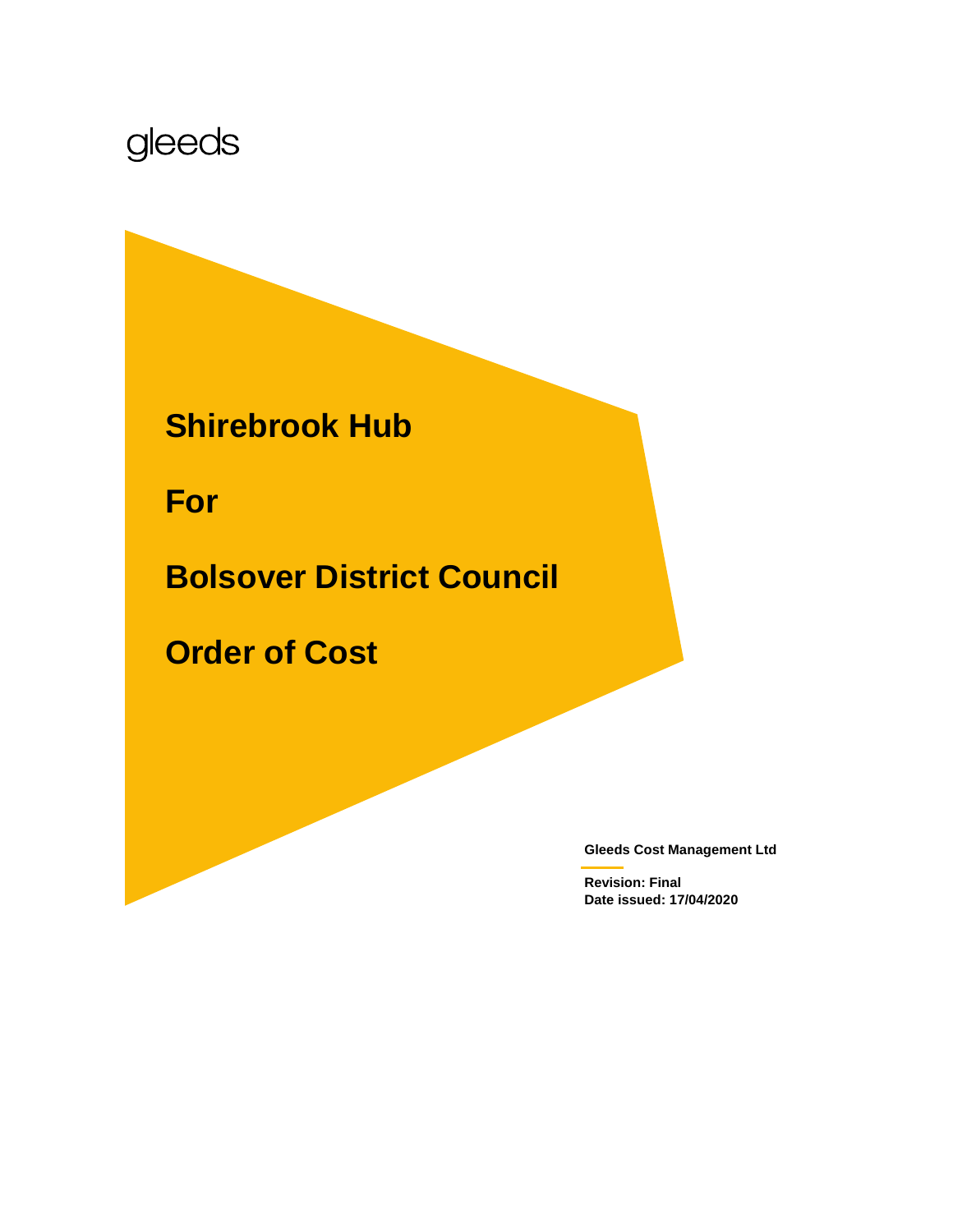# gleeds

# **Contents**

Estimate Build-Up: Option Aii (Consolidate on Carter Lane (exc GP)

Estimate Build-Up: Option Aii (Consolidate on Carter Lane (exc GP)

Basis of Estimate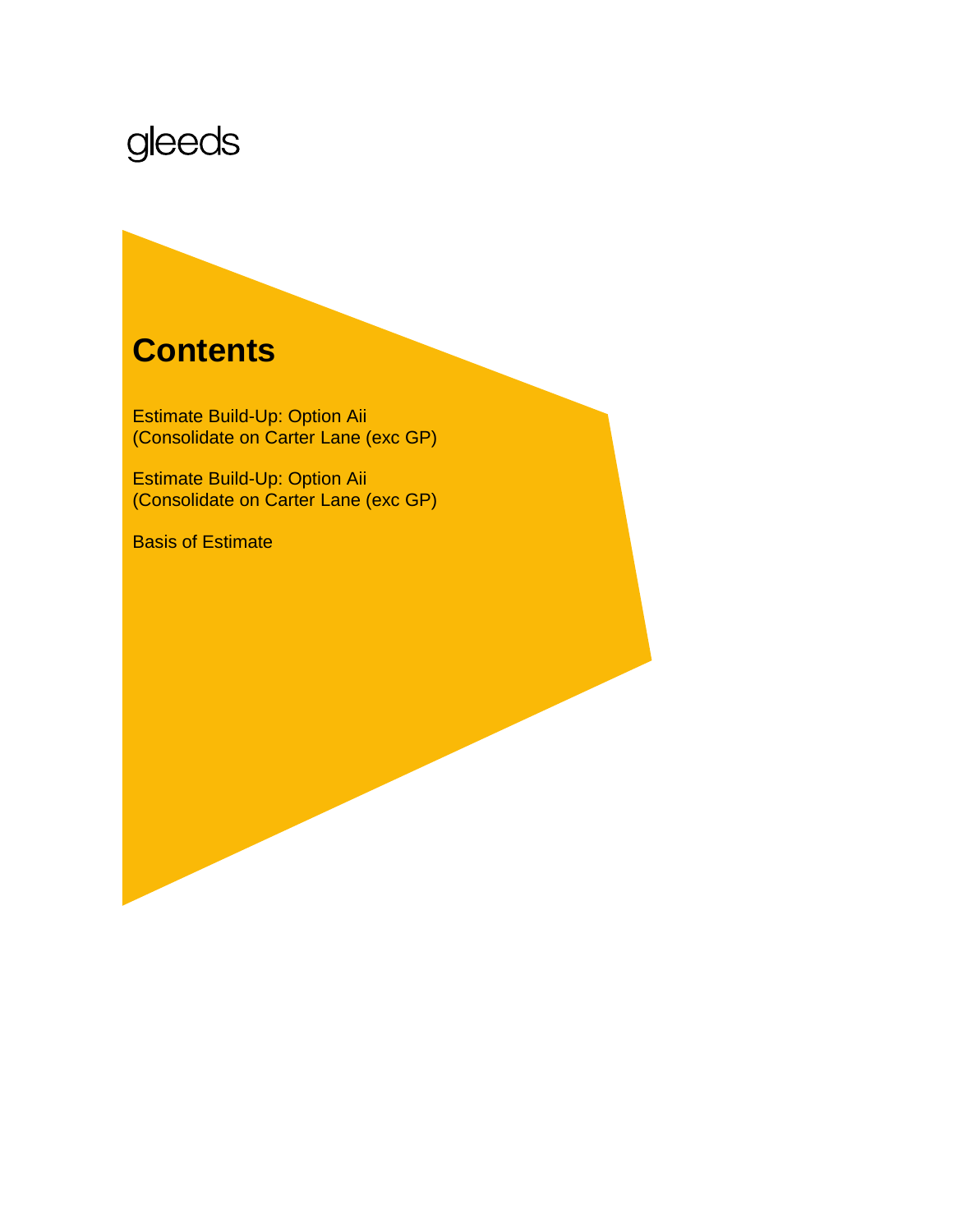# **Shirebrook Hub Bolsover DC**



# **Schedule of Areas (Aii - Consolidate on Carter Lane exc GP)**

| <b>Gross Areas;</b>                                    |                                        | <b>Measured GIFA</b><br>$(m2)$ (B)<br>5,362     | <b>Measured</b><br>GIFA $(ft^2)$ (B)<br>57,717 |
|--------------------------------------------------------|----------------------------------------|-------------------------------------------------|------------------------------------------------|
|                                                        | <b>TOTAL AREA</b><br>(m <sup>2</sup> ) | <b>TOTAL AREA</b><br>( <b>ft</b> <sup>2</sup> ) |                                                |
| Site Boundary Area (B)                                 |                                        |                                                 |                                                |
| <b>Total Site Area</b>                                 | 9,793                                  | 105,412                                         |                                                |
| <b>Total for Site Boundary Area (B)</b>                | 9,793                                  | 105,412                                         |                                                |
| <b>Option B</b>                                        |                                        |                                                 |                                                |
| <b>Ground Floor</b>                                    |                                        |                                                 |                                                |
| <b>Early Years</b>                                     | 229                                    | 2,464                                           |                                                |
| <b>Early Birds</b>                                     | 521                                    | 5,610                                           |                                                |
| Shared (Incl WC's, Waiting Area Etc)                   | 569                                    | 6,123                                           |                                                |
| <b>BCVS</b>                                            | 91                                     | 977                                             |                                                |
| Older P'S Mental H.S                                   | 85                                     | 915                                             |                                                |
| <b>Adult Social Care</b>                               | 339                                    | 3,648                                           |                                                |
| Day Care for Older People                              | 412                                    | 4,440                                           |                                                |
| Library                                                | 443                                    | 4,768                                           |                                                |
| <b>DWP</b>                                             | 153                                    | 1,648                                           |                                                |
| <b>Subtotal</b>                                        | 2,842                                  | 30,594                                          |                                                |
| <b>First Floor</b>                                     |                                        |                                                 |                                                |
| <b>Adult Education</b>                                 | 377                                    | 4,060                                           |                                                |
| Early Years and Multi Agency Team                      | 495                                    | 5,325                                           |                                                |
| <b>Community Nurses</b>                                | 152                                    | 1,633                                           |                                                |
| Podiatry                                               | 44                                     | 473                                             |                                                |
| SW and OCC Therapy                                     | 106                                    | 1,144                                           |                                                |
| <b>Health Visiting</b>                                 | 159                                    | 1,709                                           |                                                |
| <b>Maternity Services</b>                              | 229                                    | 2,467                                           |                                                |
| PH&Wellbeing                                           | 61                                     | 656                                             |                                                |
| Shared (Incl Staff Facilities, Waiting Area, WC's Etc) | 706                                    | 7,600                                           |                                                |
| Dentist and Associated Spaces                          | 157                                    | 1,694                                           |                                                |
| <b>DWP</b>                                             | 34                                     | 366                                             |                                                |
| <b>Subtotal</b>                                        | 2,520                                  | 27,127                                          |                                                |
| <b>Total for Option B</b>                              | 5,362                                  | 57,721                                          |                                                |
| <b>External areas</b>                                  |                                        |                                                 |                                                |
| Car Park and Access                                    | 2114                                   |                                                 |                                                |
| Landscaping Area                                       | 1,611                                  | 22,755<br>17,341                                |                                                |
|                                                        |                                        |                                                 |                                                |
| <b>Total for External areas</b>                        | 3,725                                  | 40,096                                          |                                                |
| <b>Total for Site Area</b>                             | 9,793                                  | 105,412                                         |                                                |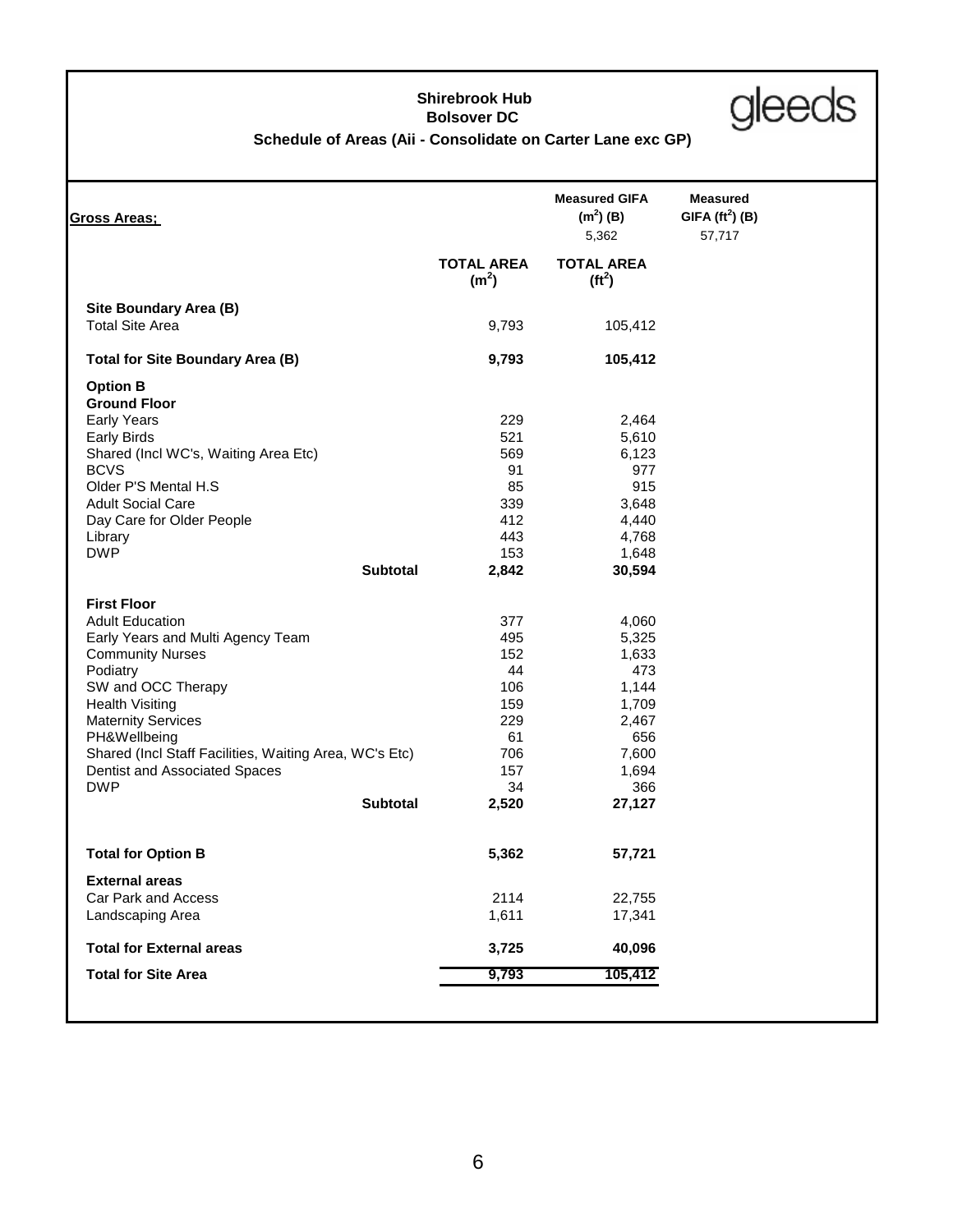### **Option Aii - Consolidate on Carter Lane (exc GP) Shirebrook Hub Bolsover District Council Estimate Build Up**



|                                                                |              |                |        |                               |                  |        | GIFA $(m^2)$ : 5,362 |        |                | 57,717<br>GIFA $(\text{ft}^2)$ : |                 |  |  |
|----------------------------------------------------------------|--------------|----------------|--------|-------------------------------|------------------|--------|----------------------|--------|----------------|----------------------------------|-----------------|--|--|
| Project Works (costs rounded)                                  |              |                |        |                               |                  |        |                      |        |                |                                  |                 |  |  |
|                                                                | Quantity     | Unit           |        | Rate                          |                  |        | Cost                 |        | Cost per $m2$  |                                  | Cost per $ft^2$ |  |  |
| <b>Demolition and Enabling Works</b>                           |              |                |        |                               |                  |        |                      |        |                |                                  |                 |  |  |
| Demolition of Existing Structure                               | 10,258       | m <sup>3</sup> | £      | 20                            |                  | £      | 206,000              | £      | 38.42          | £                                | 3.57            |  |  |
| Site Clearance and Levelling Works                             | 2570         | m <sup>2</sup> | £      | 30                            |                  | £      | 78,000               | £      | 14.55          | £                                | 1.35            |  |  |
| Phasing of Building Works                                      | 1            | Item           | £      | 500,000                       |                  | £      | 500,000              | £      | 93.25          | £                                | 8.66            |  |  |
|                                                                |              |                |        |                               | Subtotal £       |        | 784,000              | £      | 146.21         | £                                | 13.58           |  |  |
| <b>Building Works</b>                                          |              |                |        |                               |                  |        |                      |        |                |                                  |                 |  |  |
| <b>Option B</b>                                                |              |                |        |                               |                  |        |                      |        |                |                                  |                 |  |  |
| <b>Ground Floor</b>                                            |              |                |        |                               |                  |        |                      |        |                |                                  |                 |  |  |
| Early Years                                                    | 229          | m <sup>2</sup> | £      | 2,200                         |                  | £      | 504,000              | £      | 93.99          | £                                | 8.73            |  |  |
| Early Birds                                                    | 521          | $\rm m^2$      | £      | 2,200                         |                  | £      | 1,147,000            | £      | 213.91         | £                                | 19.87           |  |  |
| Shared (Incl WC's, Waiting Area Etc)                           | 569          | m <sup>2</sup> | £      | 2,000                         |                  | £      | 1,138,000            | £      | 212.23         | £                                | 19.72           |  |  |
| <b>BCVS</b>                                                    | 91           | m <sup>2</sup> | £      | 2,200                         |                  | £      | 200,000              | £      | 37.30          | £                                | 3.47            |  |  |
| Older P'S Mental H.S                                           | 85           | m <sup>2</sup> | £      | 2,400                         |                  | £      | 205,000              | £      | 38.23          | £                                | 3.55            |  |  |
| <b>Adult Social Care</b>                                       | 339          | m <sup>2</sup> | £      | 2,400                         |                  | £      | 814,000              | £      | 151.81         | £                                | 14.10           |  |  |
| Day Care for Older People                                      | 412          | m <sup>2</sup> | £      | 2,400                         |                  | £      | 990,000              | £      | 184.63         | £                                | 17.15           |  |  |
| Library                                                        | 443          | m <sup>2</sup> | £      | 2,600                         |                  | £      | 1,152,000            | £      | 214.85         | £                                | 19.96           |  |  |
| <b>DWP</b>                                                     | 153          | m <sup>2</sup> | £      | 2,400                         |                  | £      | 368,000              | £      | 68.63          | £                                | 6.38            |  |  |
|                                                                |              |                |        |                               | Subtotal £       |        | 6,518,000            | £      | 1,215.59       |                                  | £ 112.93        |  |  |
| <b>Building Works</b><br><b>Option B</b><br><b>First Floor</b> |              |                |        |                               |                  |        |                      |        |                |                                  |                 |  |  |
| <b>Adult Education</b>                                         | 377          | m <sup>2</sup> | £      | 2,200                         |                  | £      | 830,000              | £      | 154.79         | £                                | 14.38           |  |  |
| Early Years and Multi Agency Team                              | 495          | m <sup>2</sup> | £      | 2,200                         |                  | £      | 1,089,000            | £      | 203.10         | £                                | 18.87           |  |  |
| <b>Community Nurses</b>                                        | 152          | m <sup>2</sup> | £      | 2,400                         |                  | £      | 365,000              | £      | 68.07          | £                                | 6.32            |  |  |
| Podiatry                                                       | 44           | m <sup>2</sup> | £      | 2,400                         |                  | £      | 106,000              | £      | 19.77          | £                                | 1.84            |  |  |
| SW and OCC Therapy                                             | 106          | m <sup>2</sup> | £      | 2,200                         |                  | £      | 234,000              | £      | 43.64          | £                                | 4.05            |  |  |
|                                                                | 159          | m <sup>2</sup> | £      | 2,400                         |                  | £      | 382,000              | £      | 71.24          | £                                | 6.62            |  |  |
| <b>Health Visiting</b>                                         | 229          | m <sup>2</sup> | £      | 2,400                         |                  | £      | 551,000              | £      | 102.76         | £                                | 9.55            |  |  |
| <b>Maternity Services</b>                                      | 61           | m <sup>2</sup> | £      | 2,200                         |                  | £      | 135,000              | £      |                | £                                |                 |  |  |
| PH&Wellbeing<br>Shared (Incl Staff Facilities, Waiting         |              |                |        |                               |                  |        |                      |        | 25.18          |                                  | 2.34            |  |  |
| Area, WC's Etc                                                 | 706          | $\rm m^2$      | £      | 2,000                         |                  | £      | 1,413,000            | £      | 263.52         | £                                | 24.48           |  |  |
| Dentist and Associated spaces                                  | 157          | m <sup>2</sup> | £      | 2,900                         |                  | £      | 457,000              | £      | 85.23          | £                                | 7.92            |  |  |
| <b>DWP</b>                                                     | 34           | m <sup>2</sup> | £      | 2,400                         |                  | £      | 82,000               | £      | 15.29          | £                                | 1.42            |  |  |
|                                                                |              |                |        |                               | Subtotal £       |        | 5,644,000            | £      | 1,052.59       | £                                | 97.79           |  |  |
| <b>External works</b>                                          |              |                |        |                               |                  |        |                      |        |                |                                  |                 |  |  |
| Car Park with Access Road                                      | 2114         | m <sup>2</sup> | £      | 175                           |                  | £      | 369,950              | £      | 68.99          | £                                | 6.41            |  |  |
| Remaining External Space to                                    |              | m <sup>2</sup> |        |                               |                  |        |                      |        |                |                                  |                 |  |  |
| Include Any Landscaping                                        | 1,611        |                | £      | 40                            |                  | £      | 64,440               | £      | 12.02          | £                                | 1.12            |  |  |
| Hard Landscaping to Other Areas                                | 2,416        | m <sup>2</sup> | £<br>£ | 100                           |                  | £      | 241,600              | £<br>£ | 45.06          | £<br>£                           | 4.19            |  |  |
| <b>External Features</b>                                       | $\mathbf{1}$ | item           |        | 10,000                        | <b>Sub Total</b> | £<br>£ | 10,000<br>685,990    | £      | 1.86<br>127.94 | £                                | 0.17<br>11.89   |  |  |
|                                                                |              |                |        |                               |                  |        |                      |        |                |                                  |                 |  |  |
|                                                                |              |                |        |                               | Grand Total £    |        | 13,631,990           | £      | 2,542.33       |                                  | £ 236.19        |  |  |
| Professional Fees, Risk, and Inflation                         |              |                |        |                               |                  |        |                      |        |                |                                  |                 |  |  |
| Contingency; excluding employer change                         |              |                |        | 5%                            |                  | £      | 681,599.50           | £      | 127.12         | £                                | 11.81           |  |  |
| Inflation to Q2 2023                                           |              |                |        | 16.99%                        |                  | £      | 2,315,510.19         | £      | 431.84         | £                                | 40.12           |  |  |
| Professional fees                                              |              |                |        | 12%                           |                  | £      | 1,635,838.80         | £      | 305.08         | £                                | 28.34           |  |  |
|                                                                |              |                |        | <b>Ground Total (Rounded)</b> |                  | £      | 18,270,000           | £      | 3,410.00       |                                  | £ 320.00        |  |  |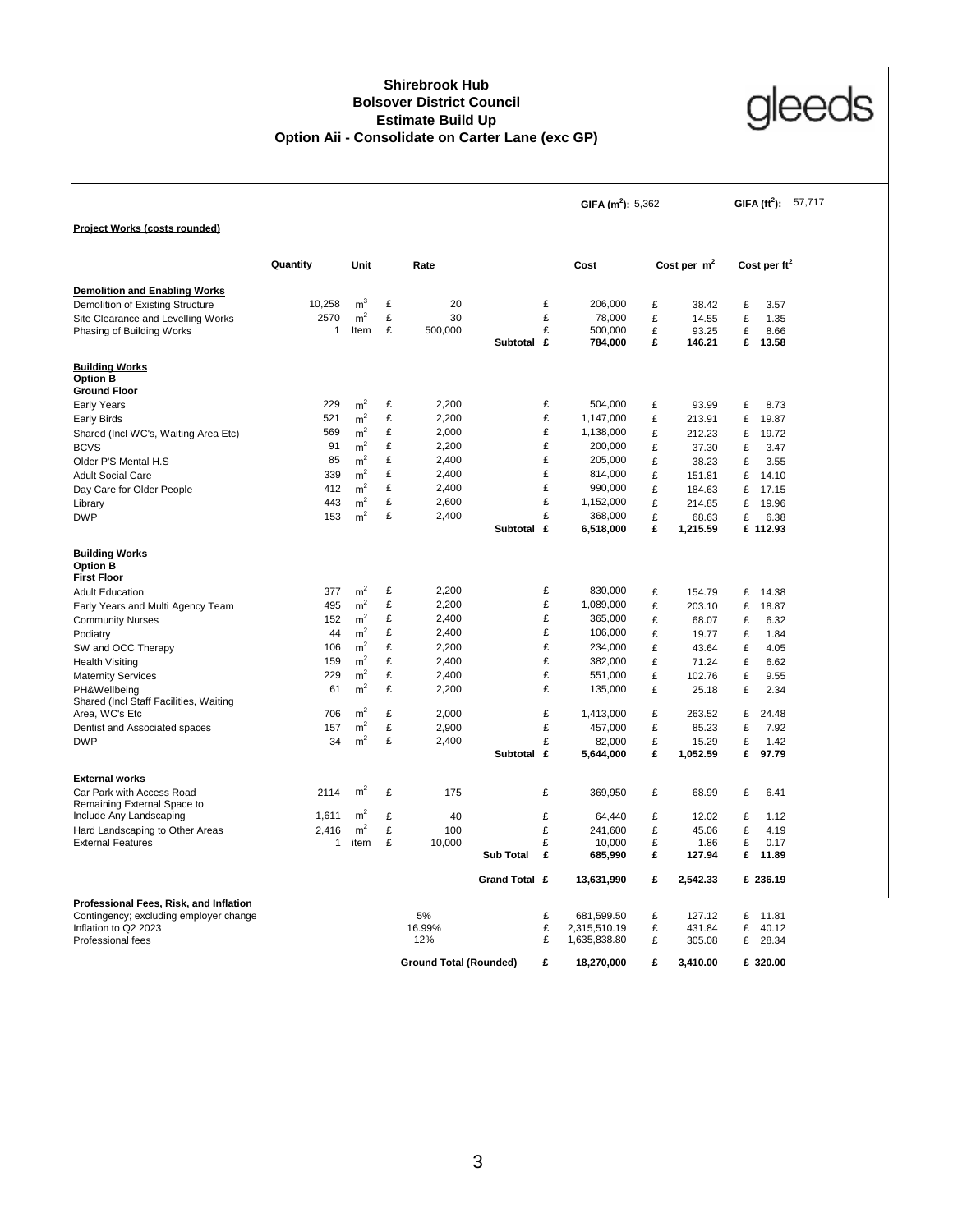# **Shirebrook Hub Bolsover DC**



# **Schedule of Areas (Dii - Consolidate on Portman Road exc GP)**

|                 |                                                             |                                                                         | <b>Measured</b>                      |
|-----------------|-------------------------------------------------------------|-------------------------------------------------------------------------|--------------------------------------|
|                 |                                                             | $(m2)$ (G)<br>5,383                                                     | GIFA $(\text{ft}^2)$ (G)<br>57,938   |
|                 | <b>TOTAL AREA</b><br>(m <sup>2</sup> )                      | <b>TOTAL AREA</b><br>(tf <sup>2</sup> )                                 |                                      |
|                 | 5,715                                                       | 61,512                                                                  |                                      |
|                 | 5,715                                                       | 61,512                                                                  |                                      |
|                 | 557<br>339<br>521<br>216<br>43                              | 5,998<br>3,648<br>5,610<br>2,327<br>458                                 |                                      |
|                 | 443                                                         | 4,768                                                                   |                                      |
|                 |                                                             |                                                                         |                                      |
| <b>Subtotal</b> | 2,566                                                       | 27,616                                                                  |                                      |
|                 | 737<br>378<br>61<br>465<br>157<br>106<br>153<br>85<br>91    | 7,937<br>4,065<br>656<br>5,005<br>1,694<br>1,144<br>1,648<br>915<br>977 |                                      |
| <b>Subtotal</b> | 2,233                                                       | 24,041                                                                  |                                      |
|                 | $\overline{0}$<br>$\overline{0}$<br>152<br>44<br>159<br>229 | 0<br>0<br>1,633<br>473<br>1,709<br>2,467                                |                                      |
| <b>Subtotal</b> | 584                                                         | 6,282                                                                   |                                      |
|                 | 5,383                                                       | 57,938                                                                  |                                      |
|                 | 1,204<br>1,945<br>3,149                                     | 12,960<br>20,936<br>33,896                                              |                                      |
|                 |                                                             | 412<br>34                                                               | <b>Measured GIFA</b><br>4,440<br>366 |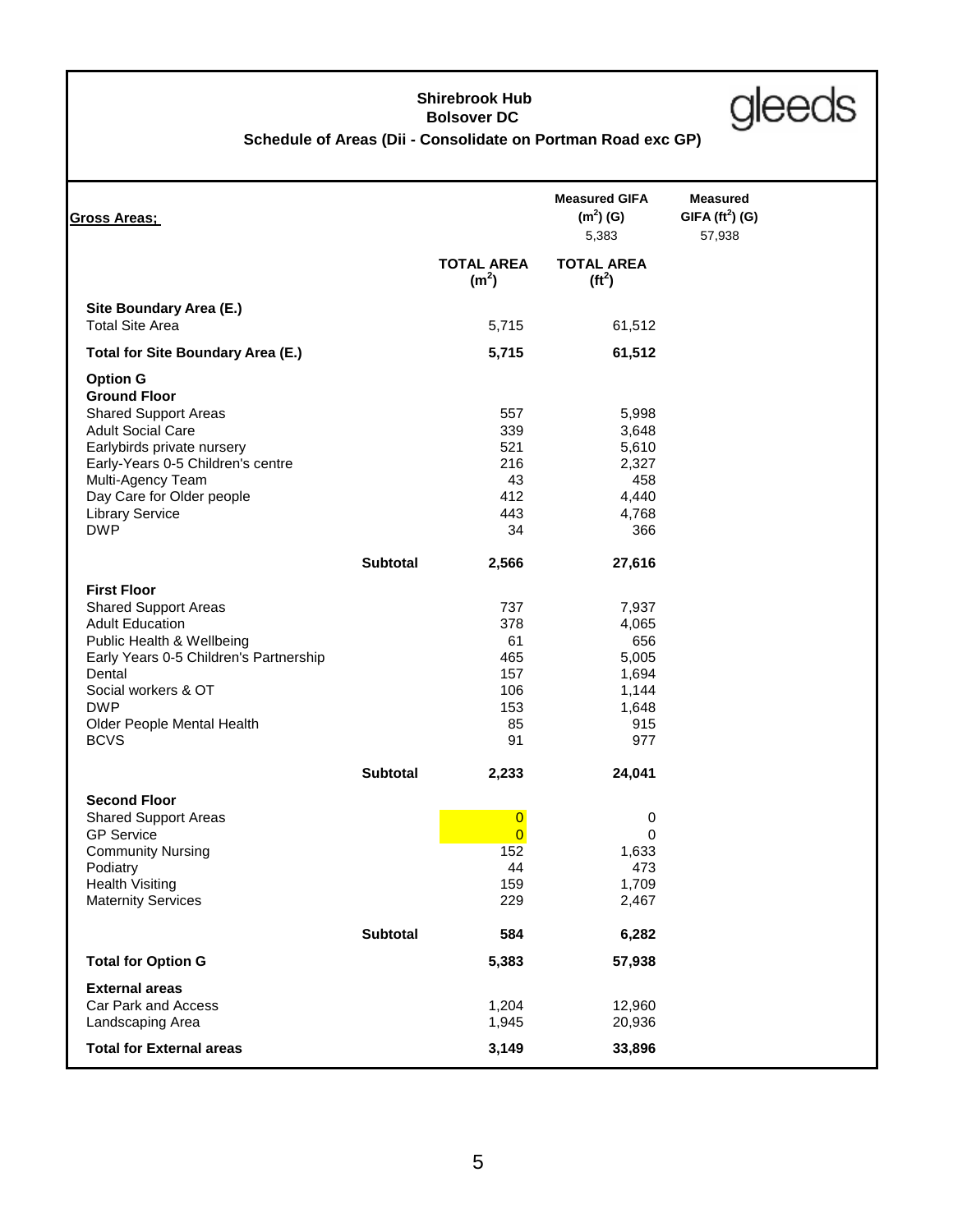#### **Shirebrook Hub Bolsover District Council Estimate Build Up Option Dii - Consolidate on Portman Road exc GP**



|                                                                      |                         |                |   |                              |                  |        | GIFA (m2): 5,383     |        |                   |        | GIFA (Ft2): 74,076       |  |
|----------------------------------------------------------------------|-------------------------|----------------|---|------------------------------|------------------|--------|----------------------|--------|-------------------|--------|--------------------------|--|
| Project Works (costs rounded)                                        |                         |                |   |                              |                  |        |                      |        |                   |        |                          |  |
|                                                                      | Quantity                | Unit           |   | Rate                         |                  |        | Cost                 |        | Cost per $m2$     |        | Cost per ft <sup>2</sup> |  |
| <b>Demolition and Enabling Works</b>                                 |                         |                |   |                              |                  |        |                      |        |                   |        |                          |  |
| Site Clearance and Levelling Works                                   | 5.715                   | m <sup>2</sup> | £ | 35                           | Subtotal £       | £      | 201.000<br>201,000   | £<br>£ | 37.34<br>37.34    | £<br>£ | 2.71<br>2.71             |  |
| <b>Building Works</b>                                                |                         |                |   |                              |                  |        |                      |        |                   |        |                          |  |
| <b>Option G</b>                                                      |                         |                |   |                              |                  |        |                      |        |                   |        |                          |  |
| <b>Ground Floor</b>                                                  |                         | m <sup>2</sup> |   |                              |                  |        |                      |        |                   |        |                          |  |
| <b>Shared Support Areas</b>                                          | 557                     | m <sup>2</sup> | £ | 2,000                        |                  | £      | 1,115,000            | £      | 207.15            | £      | 15.05                    |  |
| <b>Adult Social Care</b>                                             | 339                     | m <sup>2</sup> | £ | 2,200                        |                  | £      | 746,000              | £      | 138.60            | £      | 10.07                    |  |
| Earlybirds private nursery                                           | 521                     |                | £ | 2,200                        |                  | £      | 1,147,000            | £      | 213.09            | £      | 15.48                    |  |
| Early-Years 0-5 Children's centre                                    | 216                     | m <sup>2</sup> | £ | 2,200                        |                  | £      | 476,000              | £      | 88.43             | £      | 6.43                     |  |
| Multi-Agency Team                                                    | 43                      | m <sup>2</sup> | £ | 2,200                        |                  | £      | 94,000               | £      | 17.46             | £      | 1.27                     |  |
| Day Care for Older people                                            | 412                     | m <sup>2</sup> | £ | 2,400                        |                  | £      | 990,000              | £      | 183.93            | £      | 13.36                    |  |
| <b>Library Service</b>                                               | 443                     | m <sup>2</sup> | £ | 2,600                        |                  | £      | 1,152,000            | £      | 214.02            | £      | 15.55                    |  |
| <b>DWP</b>                                                           | 34                      | m <sup>2</sup> | £ | 2,400                        | Subtotal £       | £      | 82,000<br>5,802,000  | £<br>£ | 15.23<br>1,077.92 | £<br>£ | 1.11<br>78.32            |  |
| <b>Building Works</b>                                                |                         |                |   |                              |                  |        |                      |        |                   |        |                          |  |
| <b>Option G</b><br><b>First Floor</b>                                |                         |                |   |                              |                  |        |                      |        |                   |        |                          |  |
|                                                                      | 737                     | m <sup>2</sup> | £ | 2.000                        |                  | £      | 1.475.000            | £      | 274.03            | £      | 19.91                    |  |
| <b>Shared Support Areas</b>                                          |                         | m <sup>2</sup> | £ |                              |                  |        |                      |        |                   |        |                          |  |
| <b>Adult Education</b>                                               | 378                     |                |   | 2,200                        |                  | £      | 831,000              | £      | 154.39            | £      | 11.22                    |  |
| Public Health & Wellbeing                                            | 61                      | m <sup>2</sup> | £ | 2,200                        |                  | £      | 135,000              | £      | 25.08             | £      | 1.82                     |  |
| Early Years 0-5 Children's Partnership                               | 465                     | m <sup>2</sup> | £ | 2,200                        |                  | £      | 1,023,000            | £      | 190.06            | £      | 13.81                    |  |
| Dental                                                               | 157                     | m <sup>2</sup> | £ | 2,900                        |                  | £      | 457,000              | £      | 84.90             | £      | 6.17                     |  |
| Social workers & OT                                                  | 106                     | m <sup>2</sup> | £ | 2,200                        |                  | £      | 234,000              | £      | 43.47             | £      | 3.16                     |  |
| <b>DWP</b>                                                           | 153                     | m <sup>2</sup> | £ | 2,400                        |                  | £      | 368,000              | £      | 68.37             | £      | 4.97                     |  |
| Older People Mental Health                                           | 85                      | m <sup>2</sup> | £ | 2,400                        |                  | £      | 205,000              | £      | 38.09             | £      | 2.77                     |  |
| <b>BCVS</b>                                                          | 91                      | m <sup>2</sup> | £ | 2,200                        | Subtotal £       | £      | 200,000<br>4,928,000 | £<br>£ | 37.16<br>915.55   | £<br>£ | 2.70<br>66.53            |  |
|                                                                      |                         |                |   |                              |                  |        |                      |        |                   |        |                          |  |
| <b>Building Works</b><br><b>Option G</b>                             |                         |                |   |                              |                  |        |                      |        |                   |        |                          |  |
| <b>Second Floor</b>                                                  |                         |                |   |                              |                  |        |                      |        |                   |        |                          |  |
| <b>Shared Support Areas</b>                                          | $\overline{\mathbf{0}}$ | m <sup>2</sup> | £ | 2,000                        |                  | £      | ÷.                   | £      | ÷.                | £      | ÷,                       |  |
| <b>GP</b> Service                                                    | $\overline{0}$          | m <sup>2</sup> | £ | 2,900                        |                  | £      |                      | £      | ÷.                | £      | ÷.                       |  |
| <b>Community Nursing</b>                                             | 152                     | m <sup>2</sup> | £ | 2,400                        |                  | £      | 365,000              | £      | 67.81             | £      | 4.93                     |  |
| Podiatry                                                             | 44                      | m <sup>2</sup> | £ | 2,400                        |                  | £      | 106,000              | £      | 19.69             | £      | 1.43                     |  |
| <b>Health Visiting</b>                                               | 159                     | m <sup>2</sup> | £ | 2,400                        |                  | £      | 382,000              | £      | 70.97             | £      | 5.16                     |  |
| <b>Maternity Services</b>                                            | 229                     | m <sup>2</sup> | £ | 2,400                        |                  | £      | 551,000              | £      | 102.37            | £      | 7.44                     |  |
|                                                                      |                         |                |   |                              | Subtotal £       |        | 1,404,000            | £      | 260.84            | £      | 18.95                    |  |
| <b>External works</b>                                                |                         |                |   |                              |                  |        |                      |        |                   |        |                          |  |
| Car Park with Access Road<br>Remaining External Space To Include Any | 1,204                   | $m^2$          | £ | 175                          |                  | £      | 210,700              | £      | 39.14             | £      | 2.84                     |  |
| Landscaping                                                          | 1,494                   | m <sup>2</sup> | £ | 40                           |                  | £      | 59,760               | £      | 11.10             | £      | 0.81                     |  |
| Hard Landscaping to Other Areas                                      | 451                     | m <sup>2</sup> | £ | 100                          |                  | £      | 45,100               | £      | 8.38              | £      | 0.61                     |  |
| <b>External Features</b>                                             | 1                       | item           | £ | 10,000                       |                  | £      | 10,000               | £      | 1.86              | £      | 0.13                     |  |
| Allowance For Works To Public Realm                                  |                         |                |   |                              |                  |        |                      |        |                   |        |                          |  |
| Areas                                                                | 1                       | item           | £ | 10,000                       | <b>Sub Total</b> | £<br>£ | 10,000<br>335,560    | £<br>£ | 1.86<br>62.34     | £<br>£ | 0.13<br>4.53             |  |
| Professional Fees, Risk, and Inflation                               |                         |                |   |                              |                  |        |                      |        |                   |        |                          |  |
| Contingency; excluding employer change                               |                         |                |   | 5%                           |                  | £      | 633,528.00           | £      | 117.70            | £      | 8.55                     |  |
| Inflation to Q2 2023                                                 |                         |                |   | 16.99%                       |                  | £      | 2,152,203.08         | £      | 399.85            | £      | 29.05                    |  |
| Professional fees                                                    |                         |                |   | 12%                          |                  | £      | 1,520,467.20         | £      | 282.48            | £      | 20.53                    |  |
|                                                                      |                         |                |   |                              | <b>Sub Total</b> | £      | 4,306,198            | £      | 800.03            | £      | 58.13                    |  |
|                                                                      |                         |                |   |                              | Grand Total £    |        | 16.976.758           | £      | 3.154.02          |        | £ 229.18                 |  |
|                                                                      |                         |                |   | <b>Grand Total (Rounded)</b> |                  | £      | 16.980.000           | £      | 3.200             | £      | 230                      |  |